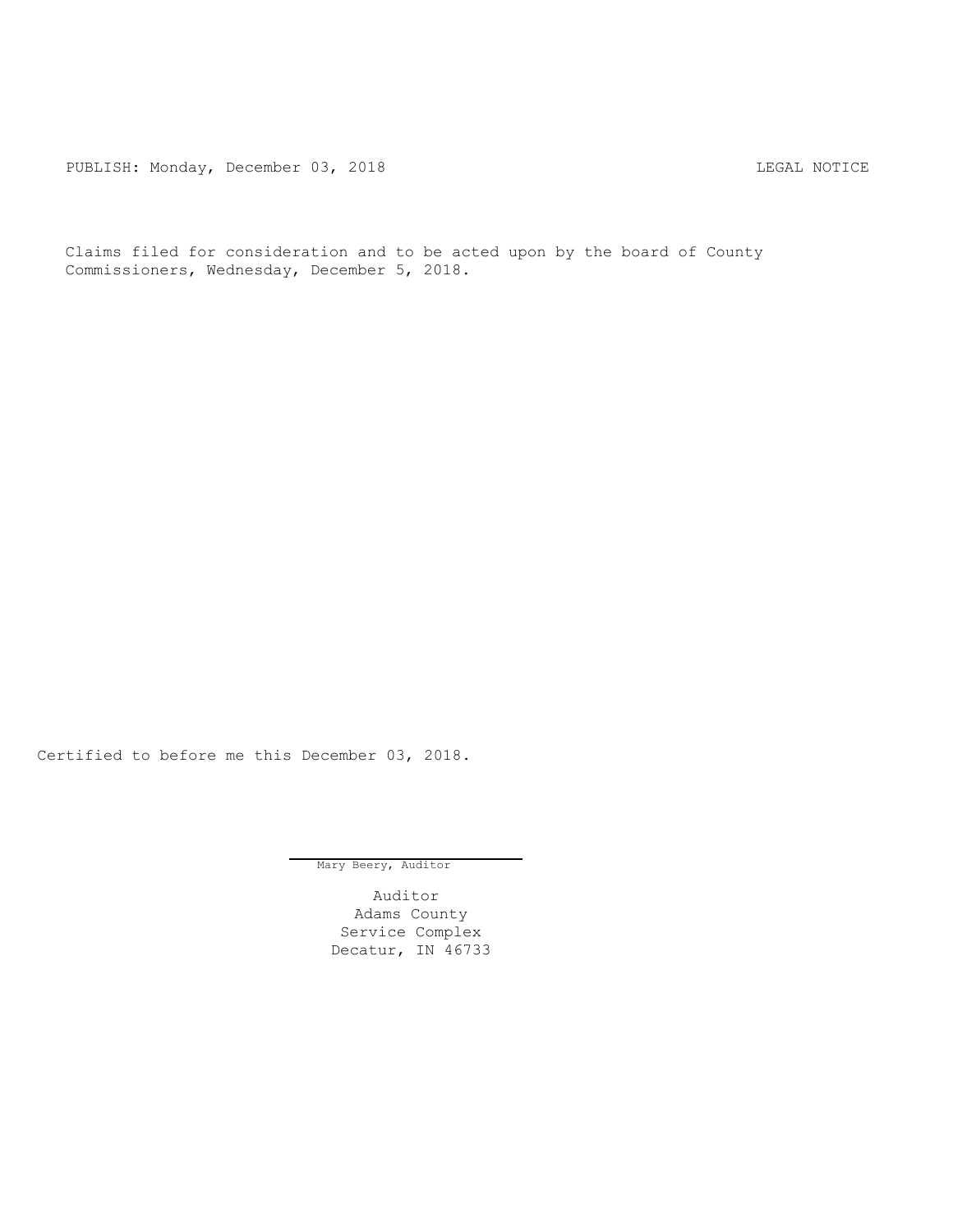

## **Claims Docket for Newspaper Adams County, Indiana**

## For Period: **11/8/2018** to **11/21/2018**

*313 W. Jefferson St. Decatur, IN 46733 (219) 724-2600*

## Date Claims to be Paid: **12/5/2018**

| Vendor                                 | Amount   | Vendor                                                                            | Amount    |
|----------------------------------------|----------|-----------------------------------------------------------------------------------|-----------|
| Adams Memorial Hospital                | 8,546.34 | American Wire Rope & Sling                                                        | 5,007.90  |
| Baker And Sons Plumbing &              | 140.00   | Berne Ready Mix                                                                   | 1,999.00  |
| Suburban Propane LP                    | 60.50    | Chet's Pest Control                                                               | 90.00     |
| Cintas Location #338                   | 274.02   | City Of Decatur                                                                   | 673.55    |
| Decatur Hardware & Rental              | 4.61     | Decatur Postmaster                                                                | 1,468.61  |
| Decatur Tire Center                    | 19.50    | Everett Refrigeration & Electric                                                  | 120.00    |
| Geneva Police Department               | 56.00    | Gordon Food Service                                                               | 2,695.44  |
| Graber Insurance, Inc.                 | 100.00   | Hilty Engine Service                                                              | 80.00     |
| Indiana State Police                   | 152.00   | Innovative Concepts                                                               | 129.75    |
| J & K Communications, Inc.             | 977.72   | Piqua Repair Inc.                                                                 | 425.00    |
| Quill Corporation                      | 109.97   | Rhonda L. McIntosh                                                                | 12.32     |
| Sport Form                             | 122.00   | Top Supply Company LLP                                                            | 104.05    |
| Town Of Monroe                         | 24.00    | Treasurer of Adams County                                                         | 73,725.00 |
| Tri-State First Aid                    | 40.50    | West Payment Center                                                               | 1,175.36  |
| Miller, Burry & Brown, P.C.            | 4,844.73 | Imi Irving Material, Inc.                                                         | 133.00    |
| Adams County Automotive Supply, Inc.   | 518.99   | Paul Norr                                                                         | 170.00    |
| Purdue University                      | 333.96   | Myers Floor Covering & Furniture                                                  | 3,883.15  |
| Bluhm & Reber                          | 400.00   | Waste Management                                                                  | 775.40    |
| B Secure Alarm Systems, Inc.           | 1,062.12 | B & K Hydraulics LLC                                                              | 480.00    |
| <b>Boyce Forms Systems</b>             | 24.01    | Nanette S Nidlinger                                                               | 15.00     |
| Indiana Farm Bureau Insurance          | 32.50    | Craigville Diesel Service                                                         | 200.00    |
| Wanda Moser                            | 15.00    | Patricia K Bertsch                                                                | 15.00     |
| G. Medford Smith                       | 15.00    | Geneva Municipal Utilities                                                        | 70.10     |
| Chad W. Sprunger                       | 1,019.01 | Best-One of Monroe                                                                | 157.17    |
| Matthew Bender                         | 137.43   | Kristina Nichols                                                                  | 142.49    |
| Arthur J. Booth                        | 15.00    | George W. Kuntzman                                                                | 15.40     |
| Indiana County Treasurers' Association | 279.39   | Harvest Land Co-op                                                                | 101.21    |
| Maribeth Smitley                       | 15.00    | Adams County Truck Repair, Inc.                                                   | 191.65    |
| Beth A. Webber                         | 2,555.36 | Leslie W. Marckel                                                                 | 50.00     |
| Adams County Sheriff's Department      | 216.00   | <b>ERS</b> Wireless Communications                                                | 1,704.23  |
| Troyer's Market LLC                    | 4,477.43 | Clinical & Forensic Psychological Ser.                                            | 900.00    |
| Kendall Electric, Inc.                 | 48.24    | Rebecca Joy Buckingham                                                            | 15.00     |
| Bridge Community Church                | 120.00   | Monroe Volunteer Fire Department                                                  | 40.00     |
| Larry Weaver                           | 119.05   | Alpine Falls, Inc.                                                                | 48.93     |
| Deborah A. Schantz                     | 124.85   | Charles Thomas Brunstrup                                                          | 15.00     |
| Jeanette S Johnson                     | 15.00    | <b>Bureau of Motor Vehicles</b>                                                   | 30.00     |
| <b>Stationair's Express</b>            | 785.31   | Karla Marbach                                                                     | 28.02     |
| Schwartz Steel LLC                     | 41.50    | Personal Touch Specialities & Gifts                                               | 632.50    |
| Carrot-Top Industries                  | 400.79   | FlexPAC                                                                           | 461.00    |
| Karen Heller                           | 15.00    | Candy S. Landis                                                                   | 15.00     |
| Paul W Rumple                          | 50.00    | Decatur Ace Hardware                                                              | 334.96    |
| Russell E Cook                         | 100.00   | Rebecca J. Durbin                                                                 | 15.00     |
| Carol Luther                           | 15.00    | First Response                                                                    | 1,299.32  |
| <b>Bruce Reidenbach</b>                | 15.00    | Phil Eicher                                                                       | 50.00     |
| Patricia A Daniels                     | 15.00    | K of C Hall                                                                       | 40.00     |
| Purdue CES Education Fund              | 1,336.07 |                                                                                   | 27.27     |
| Anna Steiner                           | 50.00    |                                                                                   | 169.54    |
| Robert V. Adams                        | 15.00    |                                                                                   | 144.88    |
|                                        |          | Highway Dept. - Lonnie Caffee<br>Amy Rumschlag<br><b>Central Customer Charges</b> |           |